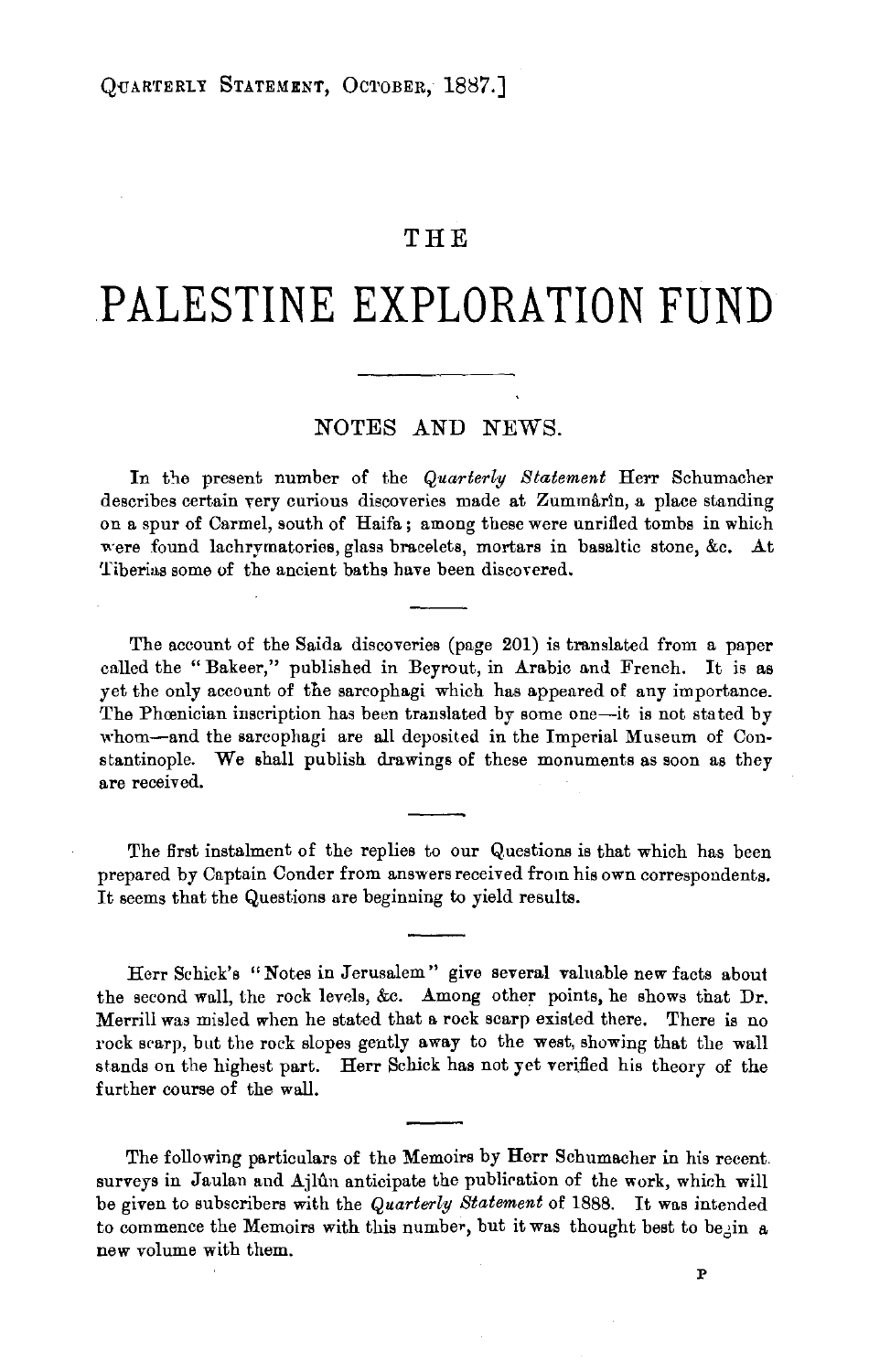The district of Jaulan, the Golan of Manasseh, which has been surveyed, is 39 miles in length at its longest points and 18 in breadth. It comprises an area of 560 square miles. On the best map of Palestine there are found about 150 names. On Schumacher's there are 600, being the names of ruined towns, springs, ancient high ways, remnants of oak forests, perennial streams, great fields of dolmens, with some remarkable volcanic features. The volcanic mountain, Tell Abu en Nida, rises to the height of 4,123 feet, and that called Tell Abu Yusef to the height of 3,375 feet. Herr Schumacher has drawn upwards of 152 plans and sketches of the country. He has collected a great variety of information on the manners and customs of the people. He has made special plans of the hot springs, &c., of Amatha, the Zaphon of Joshua xiii, 27, and of Kulat el Husn-Gamala, Susitha and Fik.

The district of Northern Ajlûn, also surveyed, contains 220 square miles, a population of 10,460, and shows on the map 334 names of places. There are in the Memoir detailed plans of 100 places-churches, theatres, vaults, mausoleums, temples, walls, columns, capitols, street pavements, sarcophagi, caves, cisterns, birkets, aqueducts, and ornamental work ; there are collections of mason's marks, Greek inscriptions, drawings of dolmens and stone walls; and there are detailed plans of Umm Keis (Gadara) and Beit Ras (Capitolias).

The district contains about a thousand dolmens scattered over extensive fields; the fertility of the soil is inferior to that of the Hanan; the water supply is chiefly derived from cisterns; there are everywhere patches of forest, now chiefly oak, though the remains of oil presses show that there were previously olives. Herr Schumacher gives also an account of the inhabitants, who are chiefly Moslems.

.At the moment of going to press Herr Schumacher's account of his journey to Pella has been received.

The "Memoirs of Twenty-One Yenrs' Work" is now in its third thousand. Subscribers *are earnestly requested to use this book as a means of showing what the work has been, and what remains to be done.* Copies are given to every subscriber who wishes to have one, and additional copies can be procured at a great reduction in the price, *by subscribers only,* by writing to the central office.

The Palestine Pilgrims' Text Society will issue before the end of the year the following works-

1. Arculfus de Locis Sanctis (in the autumn).

2. La Citez de Jerusalem (in the autumn).

3. The Travels of the Russian Abbot Daniel (ready in July).

The works already issued are-

- 1. Antoninus Martyr.
- 2. Sancta Paula.
- 3. Procopius.
- 4. El Mukaddasi.
- 5. TJ.e Bordeaux Pilgrim.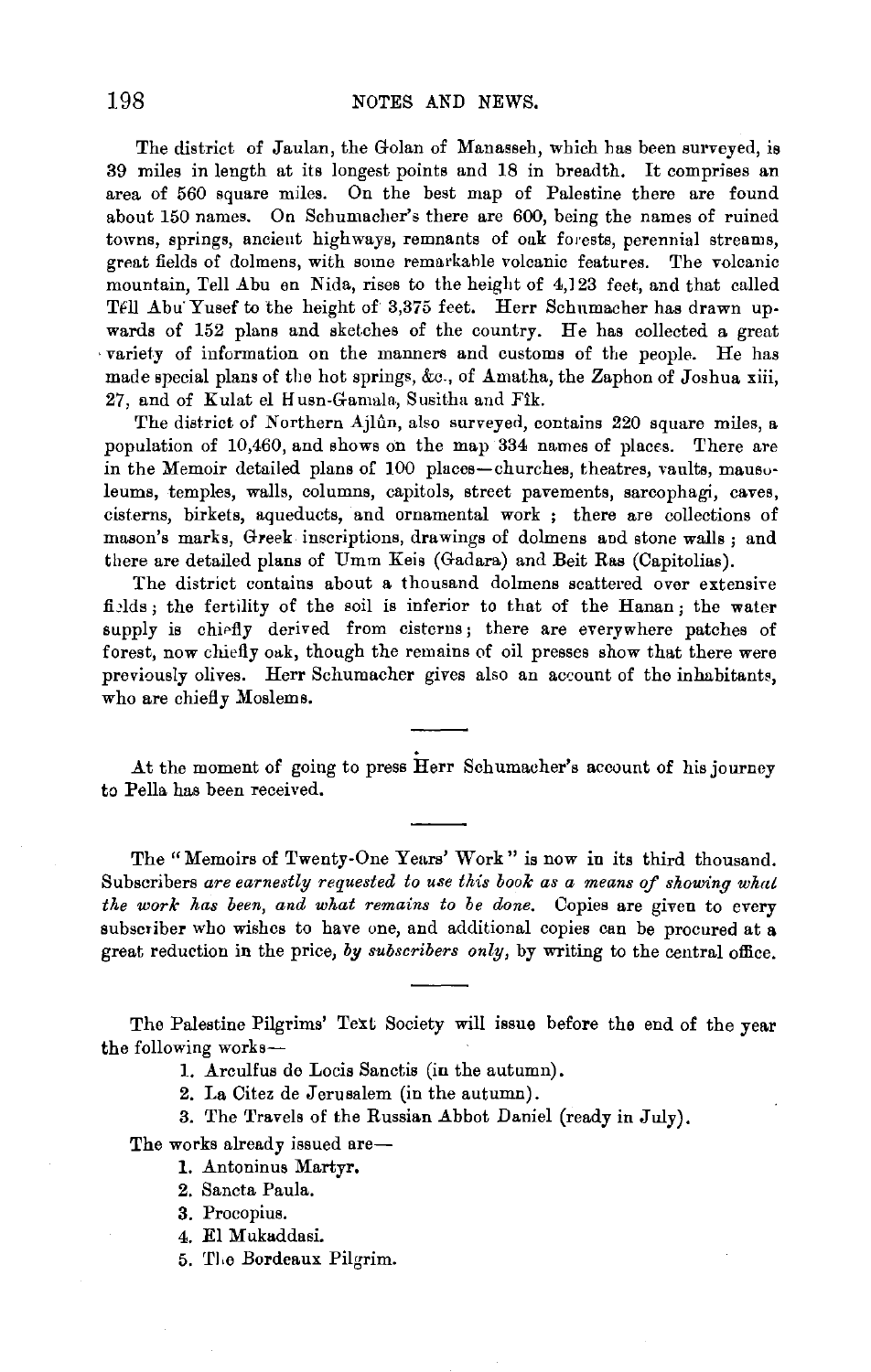The subscription is one guinea. New members can have copies of works published in previous years at a reduced rate. Members are requested to forward their subscriptions to the Hon. Secretary without being reminded.

Will all the subscribers to the Palestine Fund remember- $(1)$  that it helps the Committee very much if subscriptions are paid early in the year? (2) Next, that it saves a great deal of trouble if they are paid to Coutts & Co. direct by a Banker's order? and (3) That whenever they are due it saves a great deal of labour if they are paid without waiting for a reminder? The clerical staff of the Society is small, and it is greatly desired not to increase the management expenses, and not to overburden the work of the office.

The following books are now published uniform in size and appearance  $:$ Conder's "Tent Work;" Conder's "Heth and Moab;" Schumacher's "Across the Jordan;" "1he Memoirs of Twenty-One Years' Work; " Conder's "Syrian Stone Lore." Subscribers can have the whole set, together with Hull's "Mount Seir," for 25s. carriage free.

Mr. Armstrong has prepared a list of the photographs belonging to the Society arranged alphabetically according to those Bible names which are illustrated by views. This list is now ready. Those who wish for a copy may send in their names.

We are sorry to say that the long-promised List of Old Testament Names, with their identifications, is still delayed. It will, however, be positively ready in a month.

The great Index to the "Survey of Western Palestine" is in the press. It is hoped to have this ready by the end of the year.

A subscriber, who has all the *Quarterly Statements* complete from the beginning, except July, 1871, would be very much obliged if any one having that number would dispose of it to him.-Address: Rev. J. Mitchell, 57, Parkgate Road, Chester.

The income of the Society, from June 17th to September 13th, 1887, inclusive, was-from subscriptions and donations, £105 4s. 7d.; from all sources, £183 0s. 7d. The expenditure during the same period was £230 0s. 0d., viz.: on Exploration, £151 *Os. Od.* ; on Office, £79 *Os. Od.* On September 14th the balance in the Banks was £219 Is. 6d.

P2